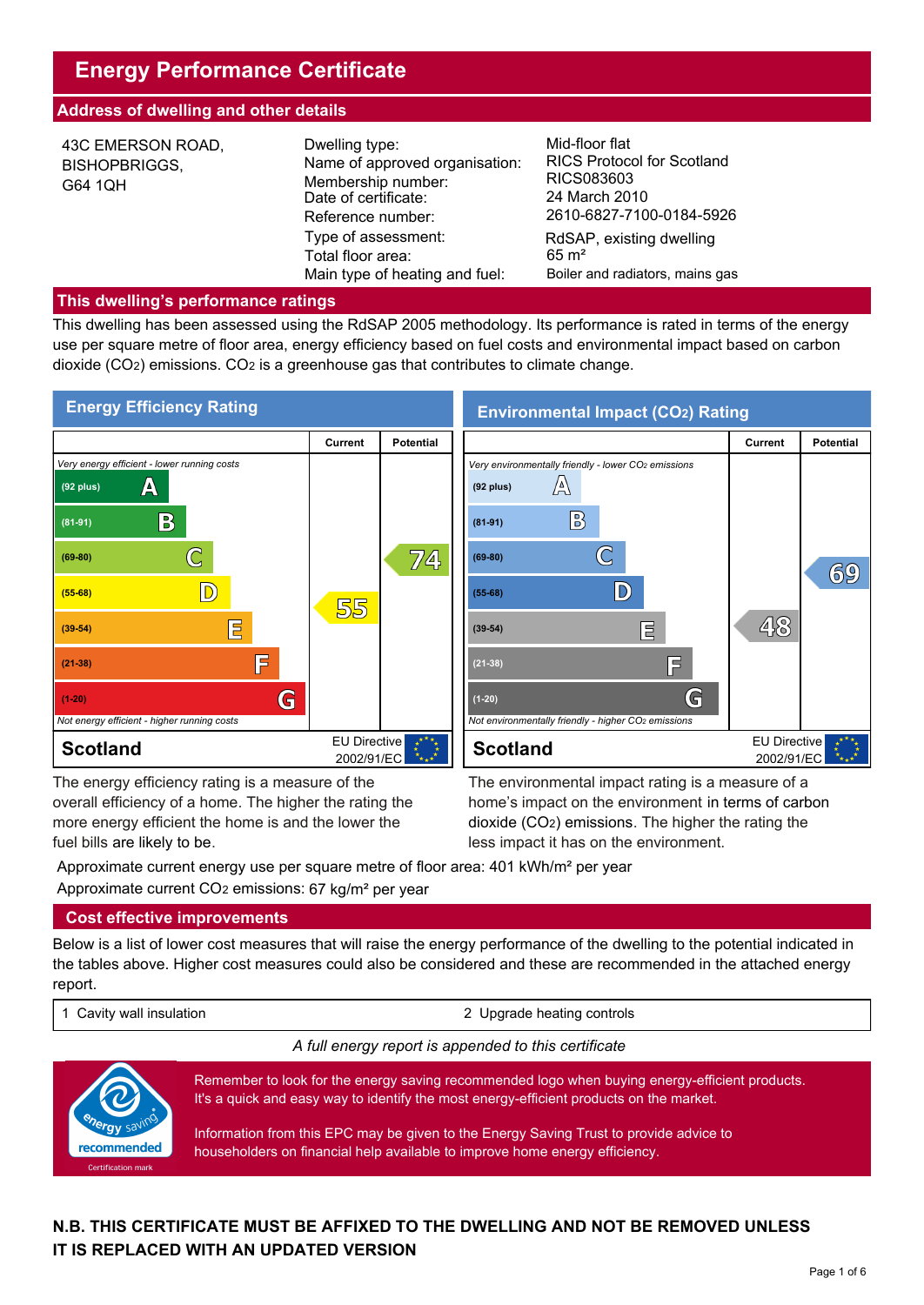# **Energy Report**



The Energy Performance Certificate and Energy Report for this dwelling were produced following an energy assessment undertaken by a member of RICS Protocol for Scotland. This is an organisation which has been approved by the Scottish Ministers. The certificate has been produced under the Building (Scotland) Amendment Regulations 2006 and a copy of the certificate and this energy report have been lodged on a national register.

| Assessor's name:<br>Company name/trading name:<br>Address: | Mr. Cameron Mitchell<br><b>Connells Survey &amp; Valuation</b><br>8A Frank Foley Way, Stafford, ST16 2ST |
|------------------------------------------------------------|----------------------------------------------------------------------------------------------------------|
| Phone number:                                              | 01525 218664                                                                                             |
| Fax number:                                                | 01525 218661                                                                                             |
| E-mail address:                                            | epcteam@connells.co.uk                                                                                   |
| Related party disclosure:                                  | No related party                                                                                         |

### **Estimated energy use, carbon dioxide (CO2) emissions and fuel costs of this home**

|                          | Current                         | <b>Potential</b>                |
|--------------------------|---------------------------------|---------------------------------|
| Energy use               | 401 kWh/m <sup>2</sup> per year | 231 kWh/m <sup>2</sup> per year |
| Carbon dioxide emissions | 4.4 tonnes per year             | 2.5 tonnes per year             |
| Lighting                 | £34 per year                    | £34 per year                    |
| Heating                  | £679 per year                   | £387 per year                   |
| Hot water                | £119 per year                   | £110 per year                   |

The figures in the table above have been provided to enable prospective buyers and tenants to compare the fuel costs and carbon emissions of one home with another. To enable this comparison the figures have been calculated using standardised running conditions (heating periods, room temperatures, etc.) that are the same for all homes, consequently they are unlikely to match an occupier's actual fuel bills and carbon emissions in practice. The figures do not include the impacts of the fuels used for cooking or running appliances, such as TV, fridge etc.; nor do they reflect the costs associated with service, maintenance or safety inspections. Always check the certificate date because fuel prices can change over time and energy saving recommendations will evolve.

### **About the building's performance ratings**

The ratings on the certificate provide a measure of the building's overall energy efficiency and its environmental impact, calculated in accordance with a national methodology that takes into account factors such as insulation, heating and hot water systems, ventilation and fuels used.

Not all buildings are used in the same way, so energy ratings use 'standard occupancy' assumptions which may be different from the specific way you use your home.

Buildings that are more energy efficient use less energy, save money and help protect the environment. A building with a rating of 100 would cost almost nothing to heat and light and would cause almost no carbon emissions. The potential ratings in the certificate describe how close this building could get to 100 if all the cost effective recommended improvements were implemented.

### **About the impact of buildings on the environment**

One of the biggest contributors to global warming is carbon dioxide. The way we use energy in buildings causes emissions of carbon. The energy we use for heating, lighting and power in homes produces over a quarter of the UK's carbon dioxide emissions and other buildings produce a further one-sixth.

The average household causes about 6 tonnes of carbon dioxide every year. Adopting the recommendations in this report can reduce emissions and protect the environment. You could reduce emissions even more by switching to renewable energy sources. In addition there are many simple everyday measures that will save money, improve comfort and reduce the impact on the environment. Some examples are given at the end of this report.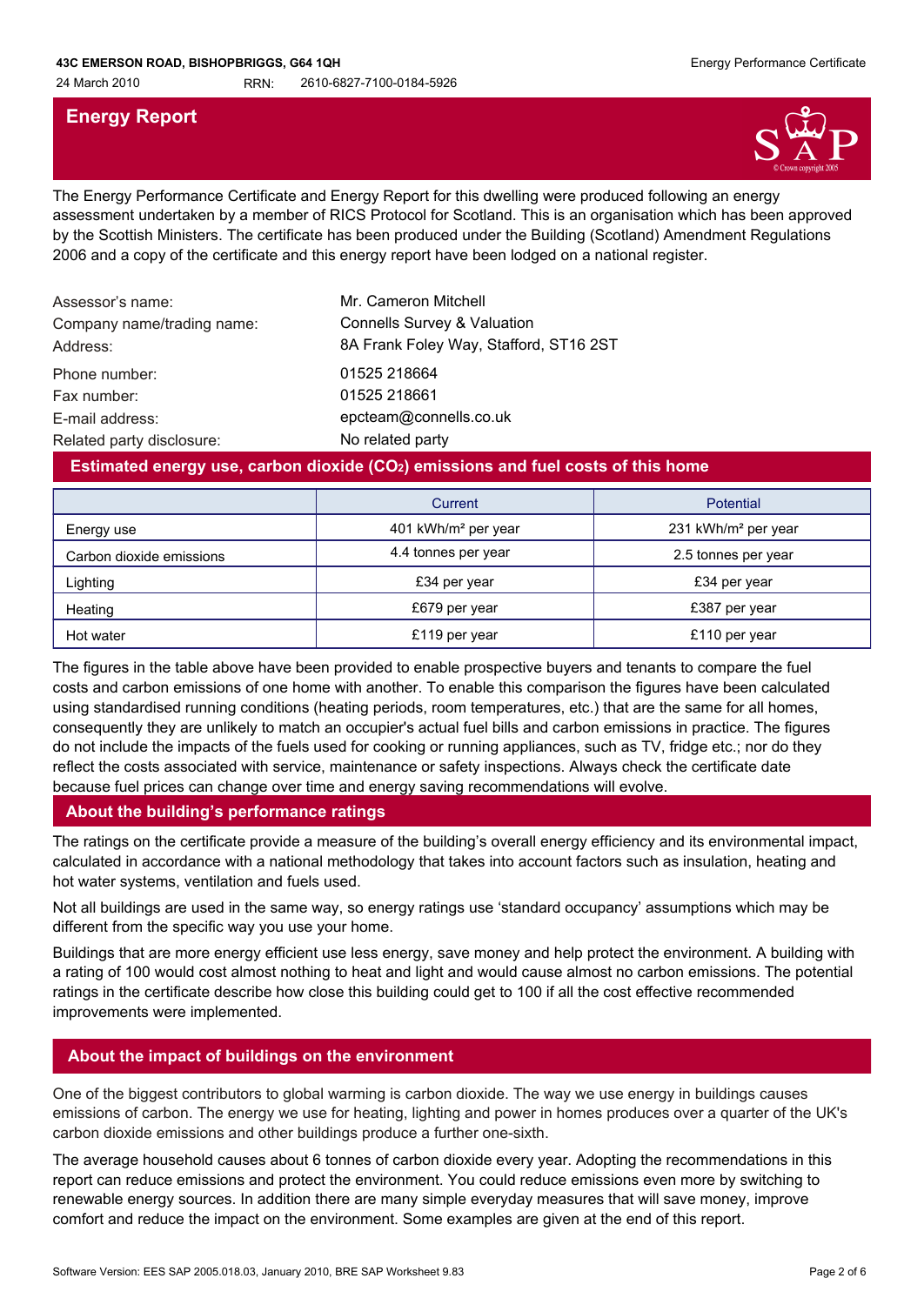### **Summary of this home's energy performance related features**

The table below gives an assessment of the key individual elements that have an impact on this home's energy and environmental performance. Each element is assessed by the national calculation methodology against the following scale: Very poor / Poor / Average / Good / Very good. The assessment does not take into consideration the physical condition of any element. 'Assumed' means that the insulation could not be inspected and an assumption has been made in the methodology based on age and type of construction.

|                                  |                                                     | Current performance<br><b>Energy Efficiency</b><br>Environmental<br>Poor<br>Poor |           |
|----------------------------------|-----------------------------------------------------|----------------------------------------------------------------------------------|-----------|
| <b>Elements</b>                  | Description                                         |                                                                                  |           |
| Walls                            | Cavity wall, as built, no insulation (assumed)      |                                                                                  |           |
| Roof                             | (another dwelling above)                            |                                                                                  |           |
| <b>IFloor</b>                    | (other premises below)                              | $\qquad \qquad \blacksquare$                                                     |           |
| <b>Windows</b>                   | Single glazed                                       | Very poor                                                                        | Very poor |
| Main heating                     | Boiler and radiators, mains gas                     | Good                                                                             | Good      |
| Main heating controls            | No time or thermostatic control of room temperature | Very poor                                                                        | Very poor |
| Secondary heating                | Room heaters, mains gas                             |                                                                                  |           |
| Hot water                        | From main system                                    | Good                                                                             | Good      |
| Lighting                         | Low energy lighting in all fixed outlets            | Very good                                                                        | Very good |
| Current energy efficiency rating |                                                     | D 55                                                                             |           |
|                                  | Current environmental impact (CO2) rating           |                                                                                  | E 48      |

#### **Low and zero carbon energy sources**

These are sources of energy (producing or providing electricity or hot water) which emit little or no carbon dioxide into the atmosphere. There are none applicable to this home.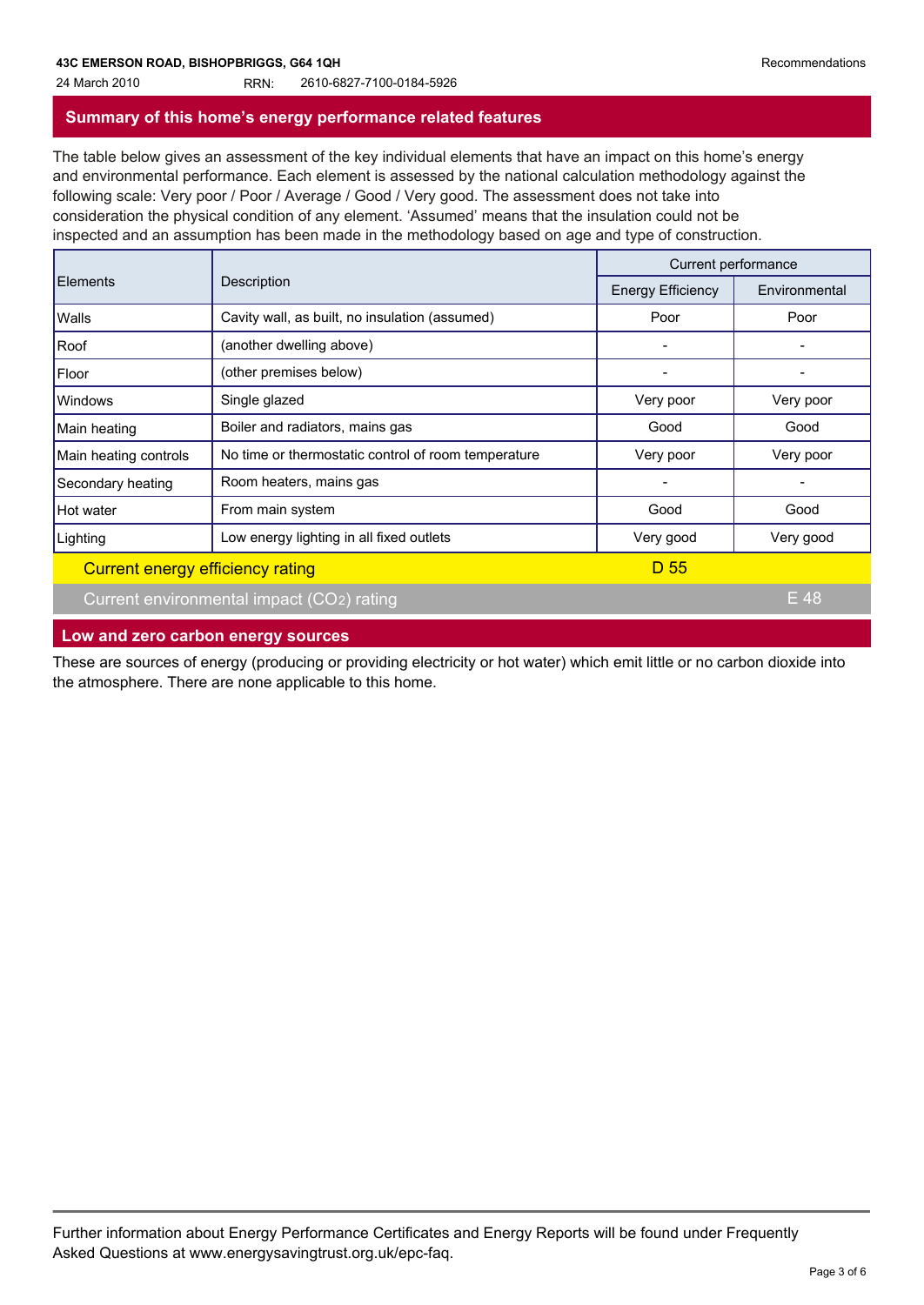#### **Recommended measures to improve this home's energy performance**

The measures below are cost effective. The performance ratings after improvement listed below are cumulative, that is they assume the improvements have been installed in the order that they appear in the table. However you should check the conditions in any covenants, warranties or sale contracts, and whether any legal permissions are required such as a building warrant, planning consent or listed building restrictions.

|                                                | <b>Typical savings</b><br>per year | Performance ratings after improvement |                                      |
|------------------------------------------------|------------------------------------|---------------------------------------|--------------------------------------|
| Lower cost measures (up to £500)               |                                    | Energy efficiency                     | Environmental impact<br>D 64<br>C 69 |
| Cavity wall insulation<br>1.                   | £228                               | C 69                                  |                                      |
| Upgrade heating controls<br>$\mathbf{2}$       | £73                                | C 74                                  |                                      |
| Sub-total                                      | £301                               |                                       |                                      |
| Higher cost measures (over £500)               |                                    |                                       |                                      |
| 3 Replace boiler with Band A condensing boiler | £66                                | C 78                                  | C 74                                 |
| <b>Total</b>                                   | £367                               |                                       |                                      |
| Potential energy efficiency rating             |                                    | C 78                                  |                                      |
| Potential environmental impact (CO2) rating    |                                    |                                       | C 74                                 |

### **Further measures to achieve even higher standards**

The further measures listed below should be considered in addition to those already specified if aiming for the highest possible standards for this home. Some of these measures may be cost-effective when other building work is being carried out such as an alteration, extension or repair. Also they may become cost-effective in the future depending on changes in technology costs and fuel prices. However you should check the conditions in any covenants, warranties or sale contracts, and whether any legal permissions are required such as a building warrant, planning consent or listed building restrictions.

| 4 Replace single glazed windows with low-E<br>double glazing | £61 | <b>B</b> 81 | C 79 |  |
|--------------------------------------------------------------|-----|-------------|------|--|
| Enhanced energy efficiency rating                            |     | <b>B</b> 81 |      |  |
| Enhanced environmental impact (CO2) rating                   |     |             | C 79 |  |

Improvements to the energy efficiency and environmental impact ratings will usually be in step with each other. However, they can sometimes diverge because reduced energy costs are not always accompanied by a reduction in carbon dioxide (CO<sub>2</sub>) emissions.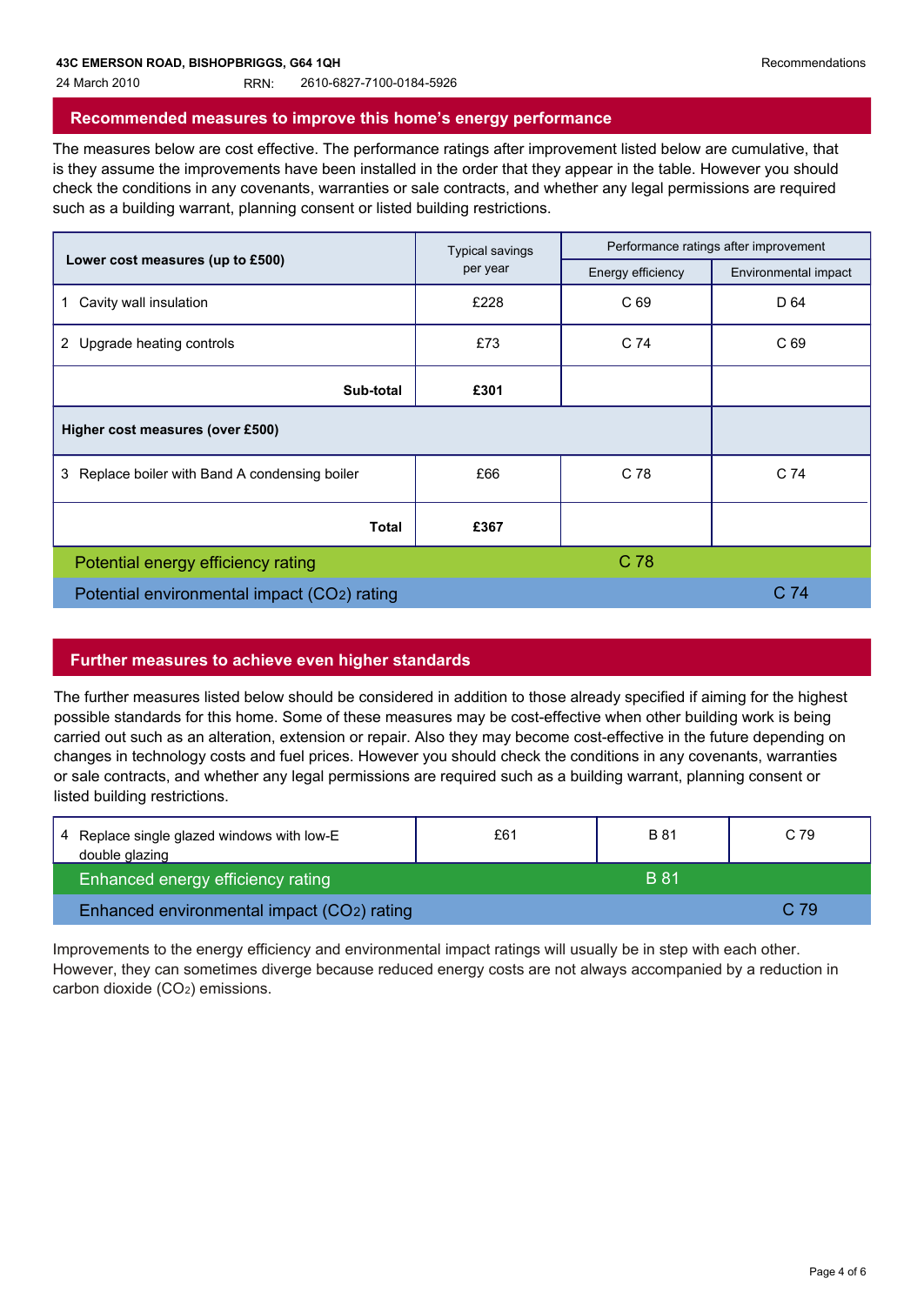#### **About the cost effective measures to improve this home's performance ratings**

If you are a tenant, before undertaking any work you should check the terms of your lease and obtain approval from your landlord if the lease either requires it, or makes no express provision for such work.

#### **Lower cost measures (typically up to £500 each)**

These measures are relatively inexpensive to install and are worth tackling first. Some of them may be installed as DIY projects. DIY is not always straightforward, and sometimes there are health and safety risks, so take advice before carrying out DIY improvements.

#### **1 Cavity wall insulation**

Cavity wall insulation, to fill the gap between the inner and outer layers of external walls with an insulating material, reduces heat loss; this will improve levels of comfort, reduce energy use and lower fuel bills. The insulation material is pumped into the gap through small holes that are drilled into the outer walls, and the holes are made good afterwards. As specialist machinery is used to fill the cavity, a professional installation company should carry out this work, and they should carry out a thorough survey before commencing work to ensure that this type of insulation is suitable for this home and its exposure. They should also provide a guarantee for the work and handle any building standards issues. Further information about cavity wall insulation and details of local installers can be obtained from the National Insulation Association (www.nationalinsulationassociation.org.uk).

#### **2 Heating controls (programmer, room thermostat and thermostatic radiator valves)**

The heating system would benefit from a programmer and room thermostat to enable the boiler to switch off when no heat is required; this will reduce the amount of energy used and lower fuel bills. Thermostatic radiator valves should also be installed, to allow the temperature of each room to be controlled to suit individual needs, adding to comfort and reducing heating bills. For example, they can be set to be warmer in the living room and bathroom than in the bedrooms. Ask a competent heating engineer to install radiator valves and a fully pumped system with the pump and the boiler turned off by the room thermostat. Radiator valves should be fitted to every radiator except one – the radiator in the same room as the room thermostat. Remember the room thermostat is needed as well as the thermostatic radiator valves, to enable the boiler to switch off when no heat is required. Building regulations may apply to this work, so it is best to obtain advice from your local authority building standards department and from a qualified heating engineer.

#### **Higher cost measures (typically over £500 each)**

#### **3 Band A condensing boiler**

A condensing boiler is capable of much higher efficiencies than other types of boiler, meaning it will burn less fuel to heat this property. This improvement is most appropriate when the existing central heating boiler needs repair or replacement, but there may be exceptional circumstances making this impractical. Condensing boilers need a drain for the condensate which limits their location; remember this when considering remodelling the room containing the existing boiler even if the latter is to be retained for the time being (for example a kitchen makeover). Building regulations may apply to this work, so it is best to obtain advice from your local authority building standards department and from a qualified heating engineer.

#### **About the further measures to achieve even higher standards**

Further measures that could deliver even higher standards for this home. You should check the conditions in any covenants, planning conditions, warranties or sale contracts before undertaking any of these measures. If you are a tenant, before undertaking any work you should check the terms of your lease and obtain approval from your landlord if the lease either requires it, or makes no express provision for such work.

#### **4 Double glazing**

Double glazing is the term given to a system where two panes of glass are made up into a sealed unit. Replacing existing single-glazed windows with double glazing will improve comfort in the home by reducing draughts and cold spots near windows. Double-glazed windows may also reduce noise, improve security and combat problems with condensation. Building standards may apply to this work, so it is best to obtain advice from your local authority building standards department.